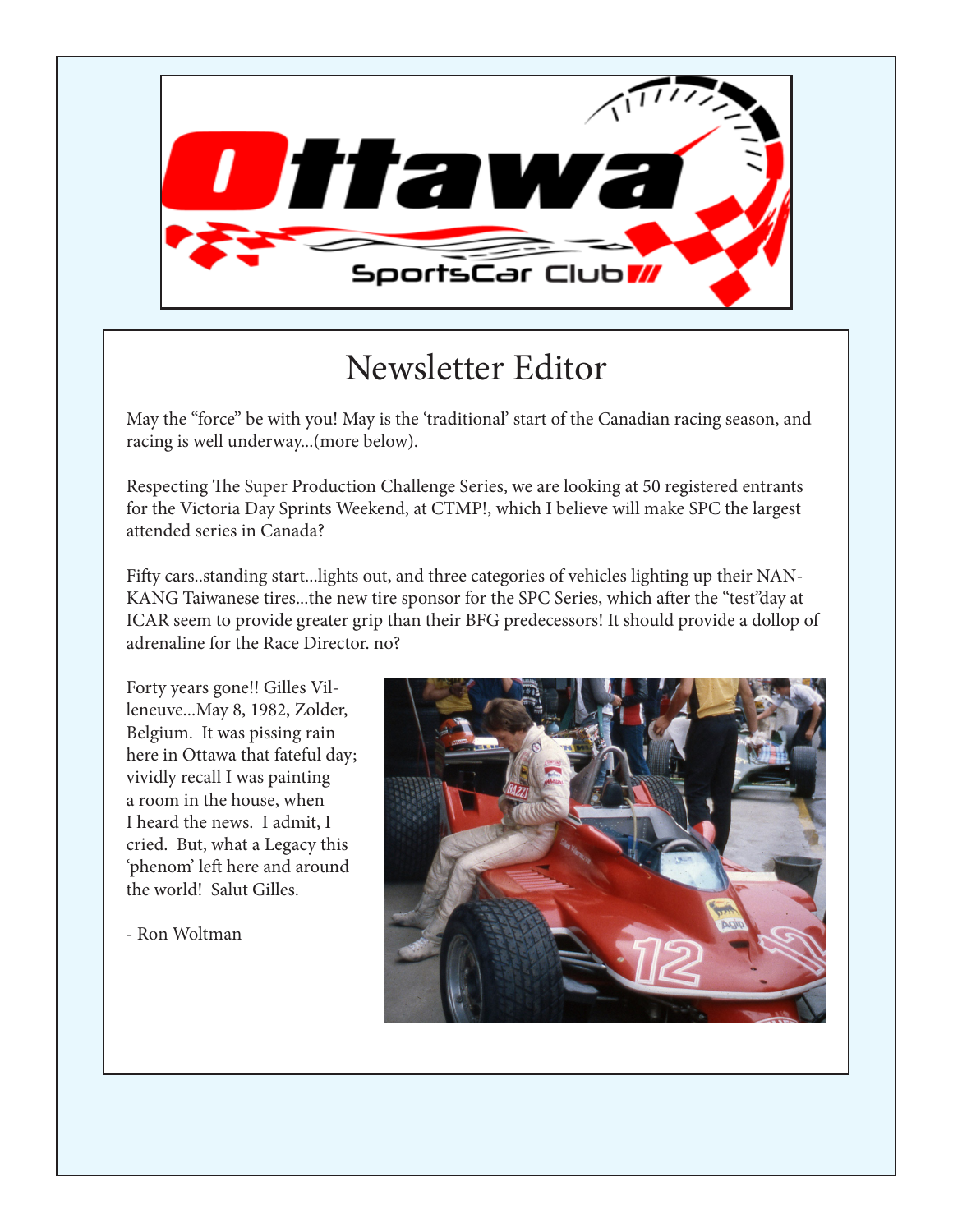THUNDER CARS CANADA

#### POWERED BY: TOMLINSON

#### THE 'V8 THUNDER CARS CANADA POWERED BY TOMLINSON SERIES'

OK – say the name of Canada's newest race series fast three time – go ahead, I dare ya!!!

It all started back in 2019 when Steve Petty contacted me – a racer who I had met met when working the NATCC/SuperTouring Championship in 1996. Steve is a very successful businessman in California who has many interests, including building Trans Am chassis and much more. Steve was reaching out as he was working on building a lower cost Trans Am-like Series that would appeal to the racer who did not want to run a full professional series program. (Steve pointed out that he was building and delivering chassis to a similar then 5 year old program in Australia called the 'V8 Supercars' and that they were averaging 45 car entries!!!!) He was calling his prototype program 'The American V8 Thunder Series' and he was looking at running an East and West Coast schedule and wanted to know if I was interested in being involved. The obvious answer was a resounding 'YES' - and then we started talking about the 'what if 's'. 'What if ' there was a similar series in Canada that had the same rules in place so that a racer could pick one or two events and run in a 'V8 Thunder Series Race' in either the US or Canada?

The next step was to contact Calabogie Motorsports Park management who immediately replied with a very positive mandate to find out more about how to make this work at CMP and other Canadian race tracks. And then...........COVID hit – hard - and everything got put on the shelf.

So then, as things started easing off and racing got back into action in 2021, the idea was dragged back out and the gaps were worked on to see if this concept could be transformed into reality! The 'KISS' Theory was front and center during this planning phase.

FIRST – Safety was Priority #1. Pre-existing and well detailed rules for everything from roll cage structures to driver's safety equipment were put into the V8 Thunder Car Series Rules, referencing already the already well established and detailed requirements.

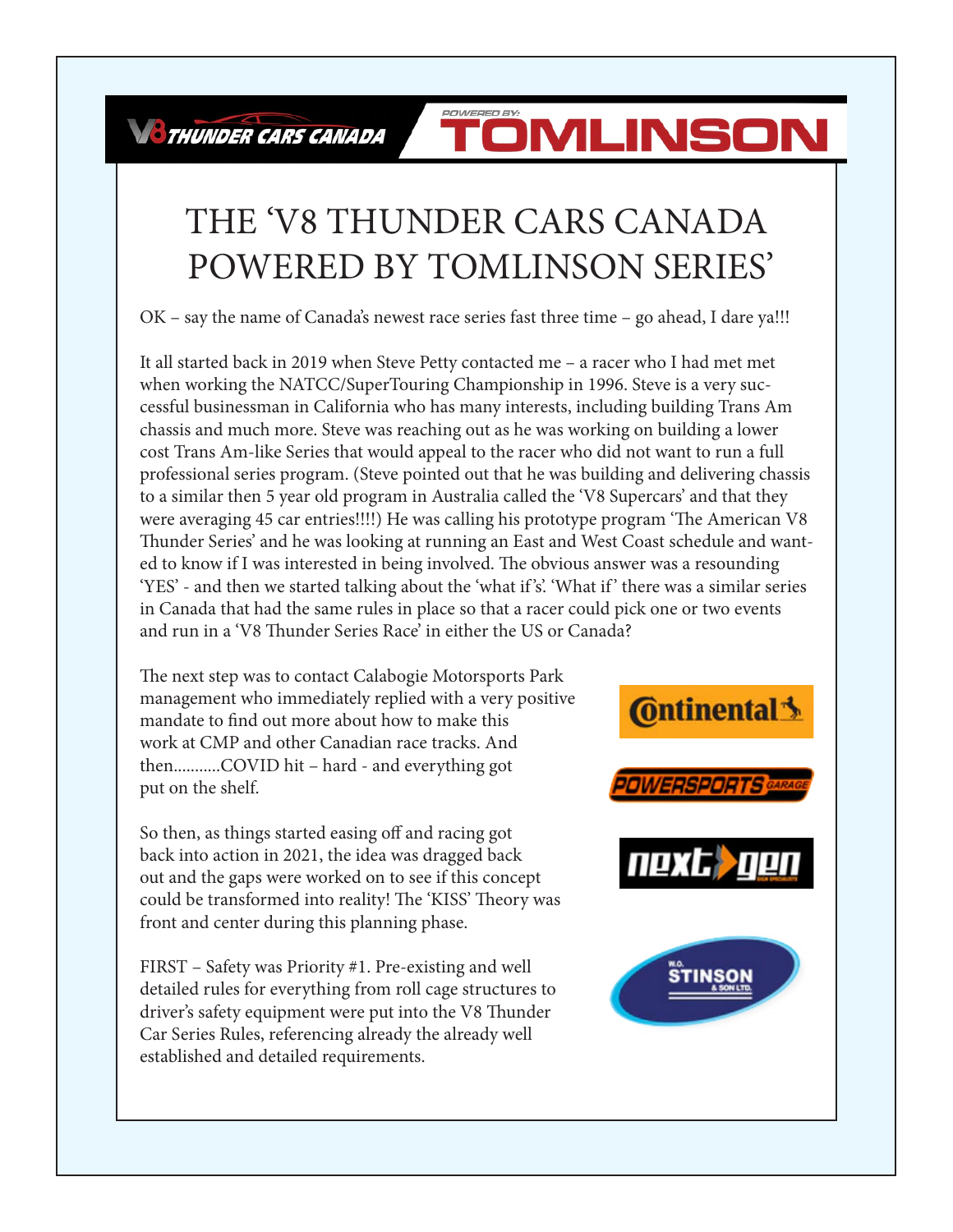SECOND - was establishing the eligibility requirements for the Series. OK – so......do you have a race car that has a V8 motor? Yes? Then you are eligible to enter it in the V8 Thunder Car Canada Powered by Tomlinson Series!!! Its that simple!! Want to throw tons of money at it to make it go faster? Have at it – the classes are set by 'Break Out' times. Go too fast than what the class says is allowed? OK – you are moving up a class. Done – now keep racing. We are not going to tear your car down – I don't care what you have in it. The PRIMARY concern is if it meets the safety rules and there are no exceptions to that one!

This season, there are two race events scheduled, both at Calabogie Motorsports Park. The CMP Spring Classic June 3-5 and the CMP Summer Classic August 19-21! Want to feel the ground shake under your feet and see a wide range of real race cars racing on Canada's Longest Race Track? Then you just have to make plans right now to come out and see what this is all about!!! Use this link to find out more about it right here - https://calabogiemotorsports. com/search?q=v8+thunder

- Terry Dale, Race Director, V8 Thunder Cars Canada

## OSCC Social Night Report at Top Karting on April 27

This was our first face to face OSCC social event in many months due to the COVID restrictions. The event was well attended with 18 kart entries and about 15 social persons - track competition was fierce and close while the social interaction was appreciated. Special thanks to TWOth Autosport and Mortimer Racing for their generous involvement and kudos to Laura Rance for financial and administration help. The results of the two race groups indicate that wise old racers are always a force to be reckoned with at the checkered flag. Sam Mandia had a birthday cake that night – he does not look or act his age.

- Steve Rocque

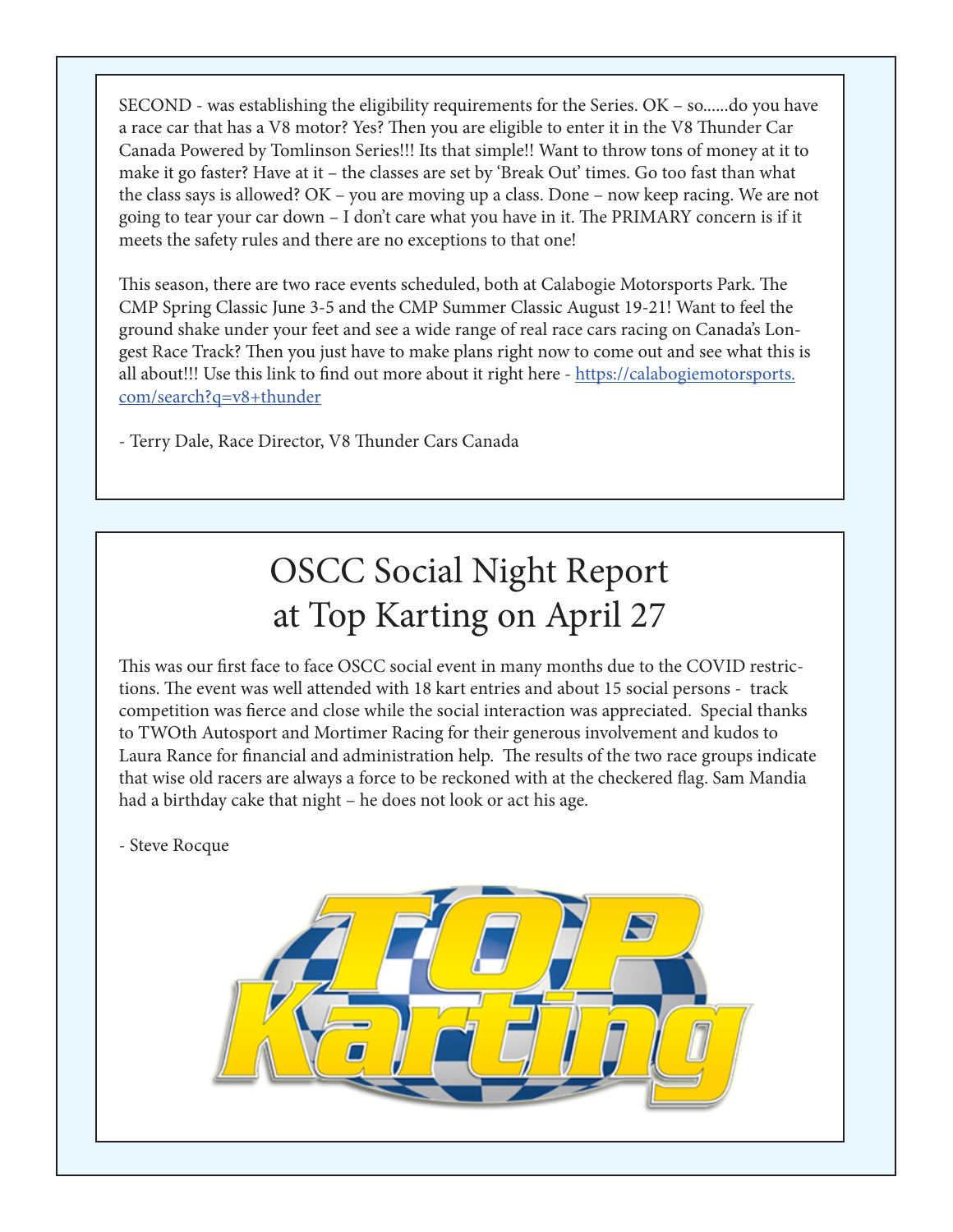## Calabogie Challenge Report

Unfortunately, there were only five entries in the GT race. We are hoping to see more entries by making people aware that it is a very safe format with point-by-passing. We would encourage people that currently do HPDE sessions, Club Calabogie or Calabogie Track Nights (formerly called One More Lap) to enter (and win trophies!).

The PT class was well represented with 18 entries. Marc Steenbakkers took first overall with a hard fought battle taking place between Jeff Cavanaugh in second, and Mike Cavanaugh in third in PT1!

In PT2, Jim Licari was first, Marc Hannah second, and Cameron Dean third. Owen Clarke was 7th in his new Scion.

In PT 3, James Beach finished first, followed by Andre Corriveau in second, and Kim Holden in third.

In Miata M1, Connor Bell was first, Steve Hulaj second, and Glen Clarke third.



In Miata M2, Adam Mortimer was first, Huw Leahy second, and Ken Brough third. Richard L'Abbe fifth, and Steve Rocque eleventh.

In Libre 1, Myles Kraut took the win with Norm Wong in second, and Eric Labrecque third.

Libre 2, Lew MacKenzie was first followed by Kimm MacKenzie in second.

Libre 3 was won by Steve McCamus.

All in all, it was a great kickoff for the new season.

In terms of upcoming events:

May 14 and 15 is the AISA school. We would like to extend a big welcome to new racers.

The next races in the Calabogie Challenge series are May 27 and 28 and spectators are welcome. The Calabogie Libre Challenge and Calabogie Miata Challenge are on May 27, and the Calabogie GT Challenge and Calabogie Platinum Challenge are on May 28. For the Miata race, there are currently 17 Miatas entered, and there are more to come!

- Nigel Mortimer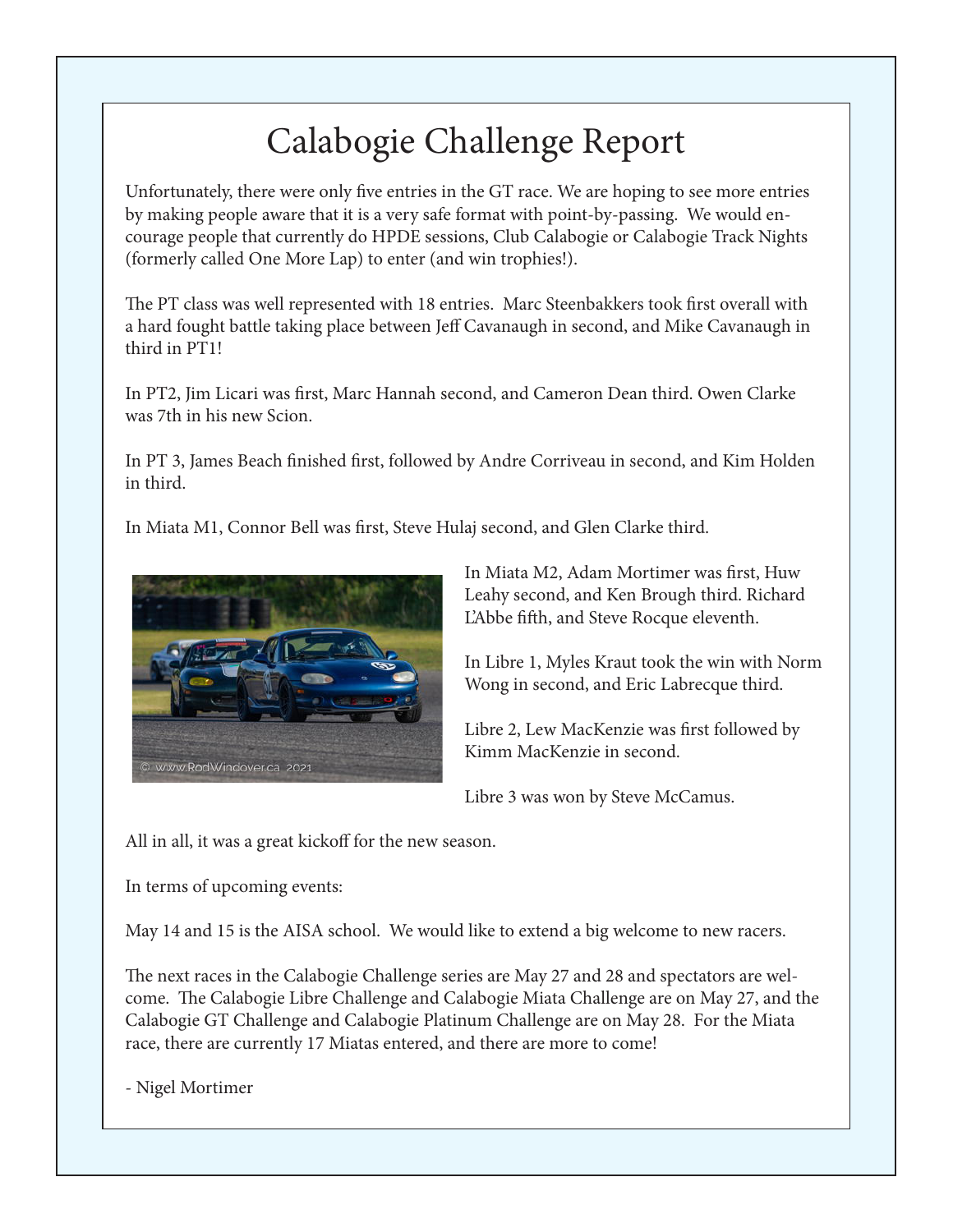

The first of two major race weekends at Calabogie Motorsports Park is fast approaching, and the Ottawa SportsCar Club has been part of the planning and will be an important part of the running of the event.

The Calabogie Spring Classic is June 3-5, and all expectations are that it will be a fantastic weekend of racing.

It will be the second round for both the 2022 FEL Sports Car Challenge Canada (SCCC) and Emzone Radical Cup Canada (ERCC). Both series have grown since their inaugural 2021 season. SCCC features homologated GT4 and TCR classes. The Radical Cup series features the popular sports racer manufacturer and has strong competitors.

Super Production Challenge returns to Calabogie, and all indications are that it will be the biggest field of GT racing in Canada.

The weekend will be the kick-off event for the V8 Thunder Cars Canada Powered by Tomlinson series. See the article by Terry Dale above. Who doesn't want to hear the pack of V8 roar when the green flag waves!? Who will take home part of the prize fund?

Rounding off the schedule is the Calabogie Miata Invitational. Run to the same ruleset as the Calabogie Miata Challenge, it should be a blast for the drivers. Miatas are available for rent from local shops if you are interested in putting tire to pavement for the weekend.

An organizational committee was formed earlier in the year, consisting of CMP Track Manager Jane Blinn, and club



members Ted Rance, and Richard Muise. The organization is building on the extensive work already done by Terry. The current Schedule and event Supplementary Regulations are posted on the Calabogie website: https://calabogiemotorsports.com/pages/fel-motorsports-race-weekend . Registration for the V8 Thunder Cars and Miata Invitational are both open: